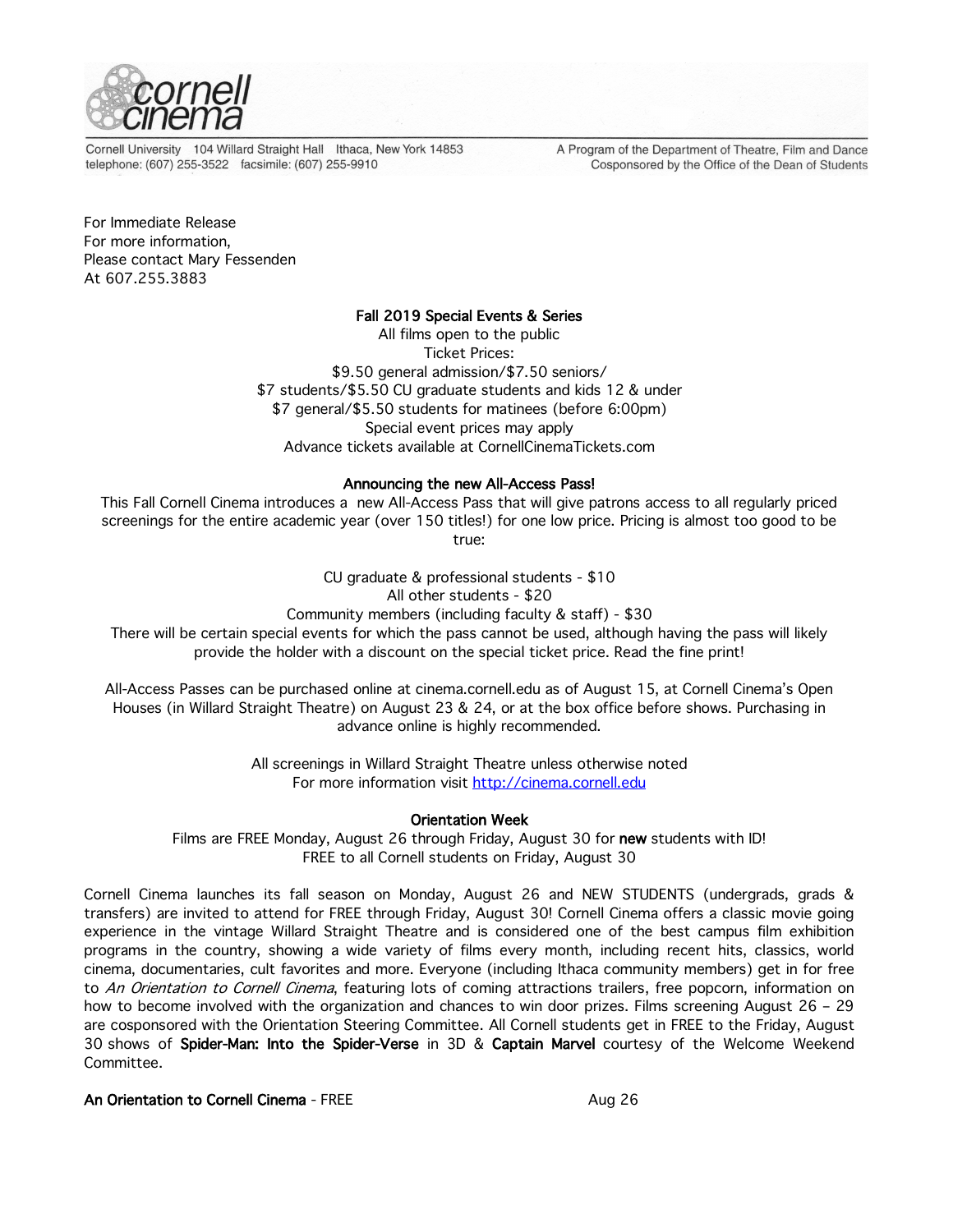| Citizen Kane (1941)                                       | Aug 26, 28         |
|-----------------------------------------------------------|--------------------|
| Directed by Orson Welles                                  |                    |
| Howl's Moving Castle (2004)                               | Aug 27, 28         |
| Directed by Hayao Miyazaki                                |                    |
| Booksmart (2019)                                          | Aug 27, 31, Sept 1 |
| Directed by Olivia Wilde                                  |                    |
| The River and the Wall (2018)                             | Aug 29             |
| Directed by Ben Masters                                   |                    |
| $Us$ (2019)                                               | Aug 29, 31         |
| Directed by Jordan Peele                                  |                    |
| Spider-Man: Into the Spider-Verse (2018) in 3D!           | Aug 30             |
| Directed by Bob Persichetti, Peter Ramsey, Rodney Rothman |                    |
| Captain Marvel (2019)                                     | Aug 30             |
| Directed by Anna Boden, Ryan Fleck                        |                    |

#### Live Music & Silent Films

featuring Q & As with the musicians

Cornell Cinema teams up again with the Dept. of Music to present a free pre-Halloween screening of a classic horror film in Sage Chapel with live organ accompaniment by Dennis James. This year's selection is The Hunchback of Notre Dame, based on the Victor Hugo novel and starring Lon Chaney. The screening will closeout Silent Movie Month in Ithaca. Then in November, Cornell Cinema welcomes back the Cambridge-based Alloy Orchestra for a two-day engagement. Founded in 1991, the group has been composing and performing their original scores for an array of silent films ever since, and Cornell Cinema has had the pleasure of hosting them, on a near-annual basis, ever since the late '90s. The three-man ensemble, known to sound like a twelve-piece orchestra, is made-up of Roger C. Miller on synthesizer; Terry Donahue on junk percussion, accordion, saw and banjo; and Ken Winokur on junk percussion and clarinet. The group has played a major role in the resurgence of interest in silent films shown with live musical accompaniment over their near 30-year history, introducing new audiences to the wonders of silent film year after year, and inspiring other musicians to apply their talents to the unique task of composing for silent films. They'll perform with the definitive restoration of Fritz Lang's dystopian epic, Metropolis, on November 8, and with a brand-new restoration of French actor/director Jaque Catelain's Gallery of Monsters, a tale of love, danger & the circus, on Saturday, November 9, followed by a Q & A with the musicians. The Alloy Orchestra's score for the film was commissioned by Indiana University Cinema and the Indiana University Office of the Bicentennial. The Alloy's visit is cosponsored with the Cornell Council for the Arts, the Departments of Romance Studies & Music, and the Wharton Studio Museum.

| The Hunchback of Notre Dame (1923) - FREE   | Oct 29 |
|---------------------------------------------|--------|
| Directed by Wallace Worsley                 |        |
| w/live accompaniment by Dennis James        |        |
| Metropolis (1927)                           | Nov 8  |
| Directed by Fritz Lang                      |        |
| w/live accompaniment by The Alloy Orchestra |        |
| Gallery of Monsters (1924)                  | Nov 9  |
| Directed by Jaque Catelain                  |        |
| w/live accompaniment by The Alloy Orchestra |        |

#### Human Flow: Stories of Global Migration

In conjunction with the Herbert F. Johnson Museum's exhibition "how the light gets in," contemporary artworks in many mediums that look at the movement of people across the globe and the welcome cracks that develop in our notions of borders and nation states, Cornell Cinema presents this semester-long film series, comprised of recent documentary and feature films from around the world, all Ithaca premieres with the exception of Transit. Providing a special opportunity to learn about the people, personalities and circumstances behind the faces we see and headlines we read every day in the news, the series offers a wide-ranging glimpse of migrants from Africa, Asia, Central America and the Middle East. According to the United Nations, the world is witnessing the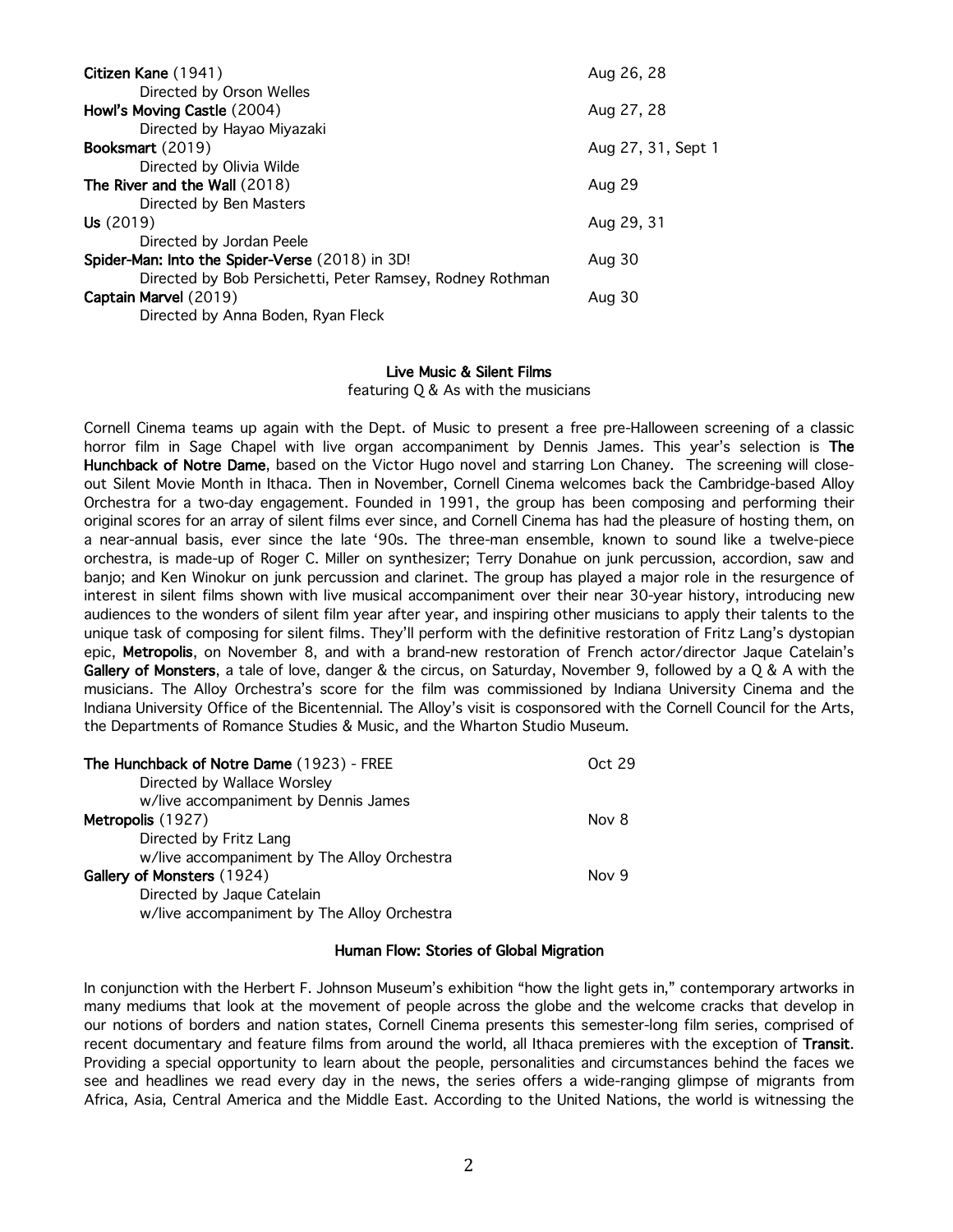highest levels of displacement on record, estimated at 70 million people at the end of 2018. Among them are 30 million refugees, over half of whom are under the age of 18. The series explores the many reasons individuals migrate, including wars and gang violence, political and religious persecution, climate change resulting in droughts, floods and other natural disasters, and economic hardship. Some of the films draw comparisons with historical moments lest we forget what can happen when we turn our backs on global injustices, others draw inspiration from the migrants themselves, who display extraordinary resilience, even humor, in the face of extreme hardship, and others cast a light on individuals who are trying to help or those erecting barriers in the face of the crisis. Andrea Inselmann, the curator of the Museum's exhibition, will be on hand at the first screening, The River and the Wall, to talk about the work in the show and how it offers additional viewpoints with which to consider this massive human flow. Cosponsored with the Herbert F. Johnson Museum of Art, the Office of the Vice Provost for International Affairs, the Latin American Studies Program and Cornell Welcomes Refugees.

| The River and the Wall (2018)                                     | Aug 29           |
|-------------------------------------------------------------------|------------------|
| Directed by Ben Masters                                           |                  |
| The Citizen (2017)                                                | Sept 4           |
| Directed by Roland Vranik                                         | Sept 11          |
| Island of the Hungry Ghosts (2018)<br>Directed by Gabrielle Brady |                  |
| Toward North: Central American Shorts (2017/18) - FREE            | Sept 17          |
| Directed by Joshua Bennett & others                               |                  |
| Eldorado (2018)                                                   | Sept 17          |
| Directed by Markus Imhoof                                         |                  |
| Styx (2018)                                                       | Sept 20          |
| Directed by Wolfgang Fischer                                      |                  |
| Through the Repellent Fence: A Land Art Film (2017)               | Sept 26          |
| Directed by Sam Wainwright Douglas                                |                  |
| Soufra (2017)                                                     | Oct 2            |
| Directed by Thomas Morgan                                         |                  |
| <b>Transit</b> (2018)                                             | Oct 6            |
| Directed by Christian Petzold                                     |                  |
| Chez Jolie Coiffure (2019)                                        | Oct 16           |
| Directed by Rosine Mbakam                                         |                  |
| Mariannes noires (2016) - FREE                                    | Oct 17           |
| Directed by Mame-Fatou Niang & Kaytie Nielsen                     |                  |
| w/filmmaker Mame-Fatou Niang in person                            |                  |
| The Farewell (2019)                                               | Oct 17, 18, 19   |
| Directed by Lulu Wang                                             |                  |
| Midnight Traveler (2018)                                          | <b>Oct 23</b>    |
| Directed by Hassan Fazili                                         |                  |
| Tazzeka (2018)                                                    | Oct 30, 31       |
| Directed by Jean-Philippe Gaud                                    |                  |
| Manta Ray (2018)                                                  | Nov <sub>6</sub> |
| Directed by Phuttiphong Aroonpheng                                |                  |
| Taste of Cement (2017)                                            | Nov $13$         |
| Directed by Ziad Kalthoum                                         |                  |

#### Djibril Diop Mambéty x 2

Djibril Diop Mambéty was a Senegalese director, actor, composer, and poet. With a small body of work made in a short amount of time (2 feature films and 5 shorts before his death at age 53), Mambéty, along with fellow West African filmmakers Ousmane Sembène and Souleyman Cissé, explored the repercussions of colonialism in allegorical tales of rebellion and greed. Hyenas, shown in a new digital restoration, is a tale about a rich woman who returns to the hometown that cast her out, offering the villagers untold wealth in exchange for a sacrifice. Made twenty years earlier, Touki Bouki is "a formally adventurous take-down of the futile dreams of wealth and refinement that French colonialism never tired of imposing" (Screen Slate) on West Africa. The 2008 restoration by the Cineteca di Bologna and Martin Scorsese's World Cinema Project highlight the film's sumptuous colors and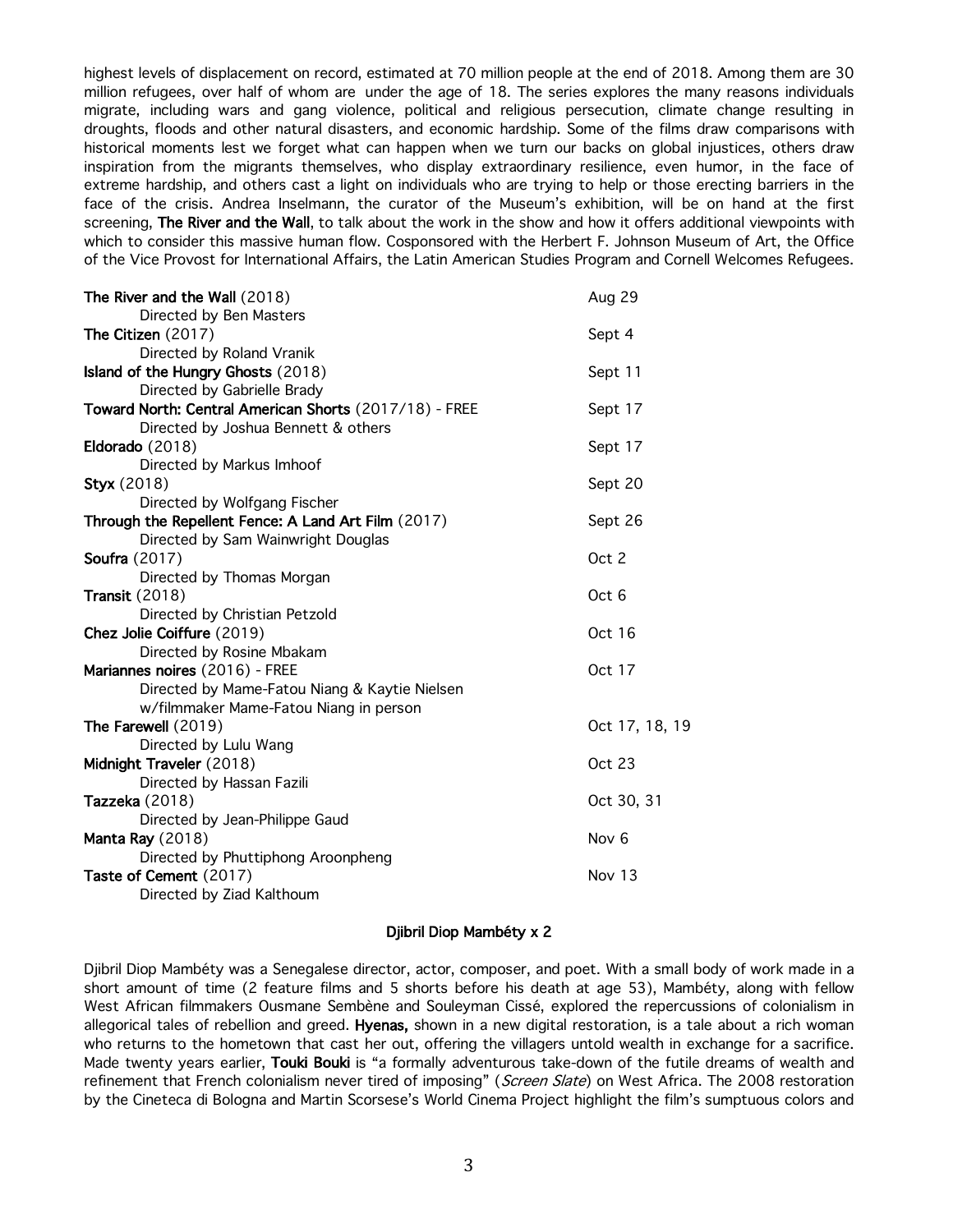inventive soundtrack, making it a must-see on the big screen! Both films are screening in conjunction with the Fall courses New Visions in African Cinema, taught by Naminata Diabate (Comparative Literature), and Africa: The Continent and its People, taught by N'Dri Assie-Lumumba (ASRC). It's worth noting that Mambéty's niece, filmmaker Mati Diop, became the first black woman to win the prestigious Palme d'Or at the 2019 Cannes Film Festival for her feature directorial debut Atlantics, a magical-realist take on the migrant crisis.

| Hyenas $(1992)$                  | Sept 3  |
|----------------------------------|---------|
| Directed by Djibril Diop Mambéty |         |
| Touki Bouki (1973)               | Sept 24 |
| Directed by Djibril Diop Mambéty |         |

#### Japanese Cinema: A Survey

featuring introductions by Andrew Campana (Asian Studies)

Screening in conjunction with *Introduction to Japanese Film*, taught by Andrew Campana (Asian Studies), this survey of Japanese cinema includes films from masters of the form, Yasujiro Ozu (Late Spring) and Akira Kurosawa (Rashomon), as well as younger experimental troublemakers Juzo Itami (Tampopo) and Nobuhiko Obayashi (House). Studio Ghibli's fantastical Howl's Moving Castle opens the series during our Orientation Week, and the Ithaca premiere of Ryûsuke Hamaguchi's acclaimed new film Asako I & II screens on Sept 14 & 15. All films with the exception of Asako I & II will feature an introduction by Assistant Professor Andrew Campana.

| Howl's Moving Castle (2004)   | Aug 27, 28  |
|-------------------------------|-------------|
| Directed by Hayao Miyazaki    |             |
| <b>Rashomon</b> (1950)        | Sept 5      |
| Directed by Akira Kurosawa    |             |
| Asako I & II (2018)           | Sept 14, 15 |
| Directed by Ryûsuke Hamaguchi |             |
| Late Spring (1949)            | Sept 19, 22 |
| Directed by Yasujiro Ozu      |             |
| <b>Tampopo</b> (1986)         | Oct 3       |
| Directed by Jûzô Itami        |             |
| <b>House (Hausu)</b> (1977)   | Oct 24      |
| Directed by Nobuhiko Obayashi |             |

#### Queer Visions

#### featuring 3 Ithaca Premieres

"The activist stance of 'queer' was developed as a mode of resistance to the oppression and erasure of sexual minorities…It signals a defiance to the mainstream and an embrace of difference, uniqueness and selfdetermination." (David J. Getsy, *QUEER*) Queer works of art stand in opposition to the strictures of 'normalcy,' and the films in this series all present visions that are defiantly queer. From the prototypical queer film, The Rocky Horror Picture Show (screening on October 26 with a costume party!), to the documentary of Harlem drag balls in the 1980s, Paris is Burning, to the budding lesbian attraction in the Vietnamese period drama The Third Wife, these films depict queerness in all its forms. Some of the more outré affairs in the series are Diamantino, in which a dunderheaded beefcake's secret to soccer greatness is imagining his opponents as gigantic Pekingese puppies traipsing about in a sea of pink candy floss, and The Wild Boys, which imagines a verdant island prison that transforms unruly young men into model citizens via the gender-bending hormones offered up in the phallic island fruits. Also screening in this series: Olivia Wilde's teen comedy Booksmart, the Elton John biopic Rocketman, and Sean Baker's marvelous slice of trans life, Tangerine, which will be screening for Transgender Day of Remembrance. Cosponsored with the LGBT Resource Center and LGBT Studies.

Booksmart (2019) **Booksmart (2019) Aug 27, 31, Sept 1** Directed by Olivia Wilde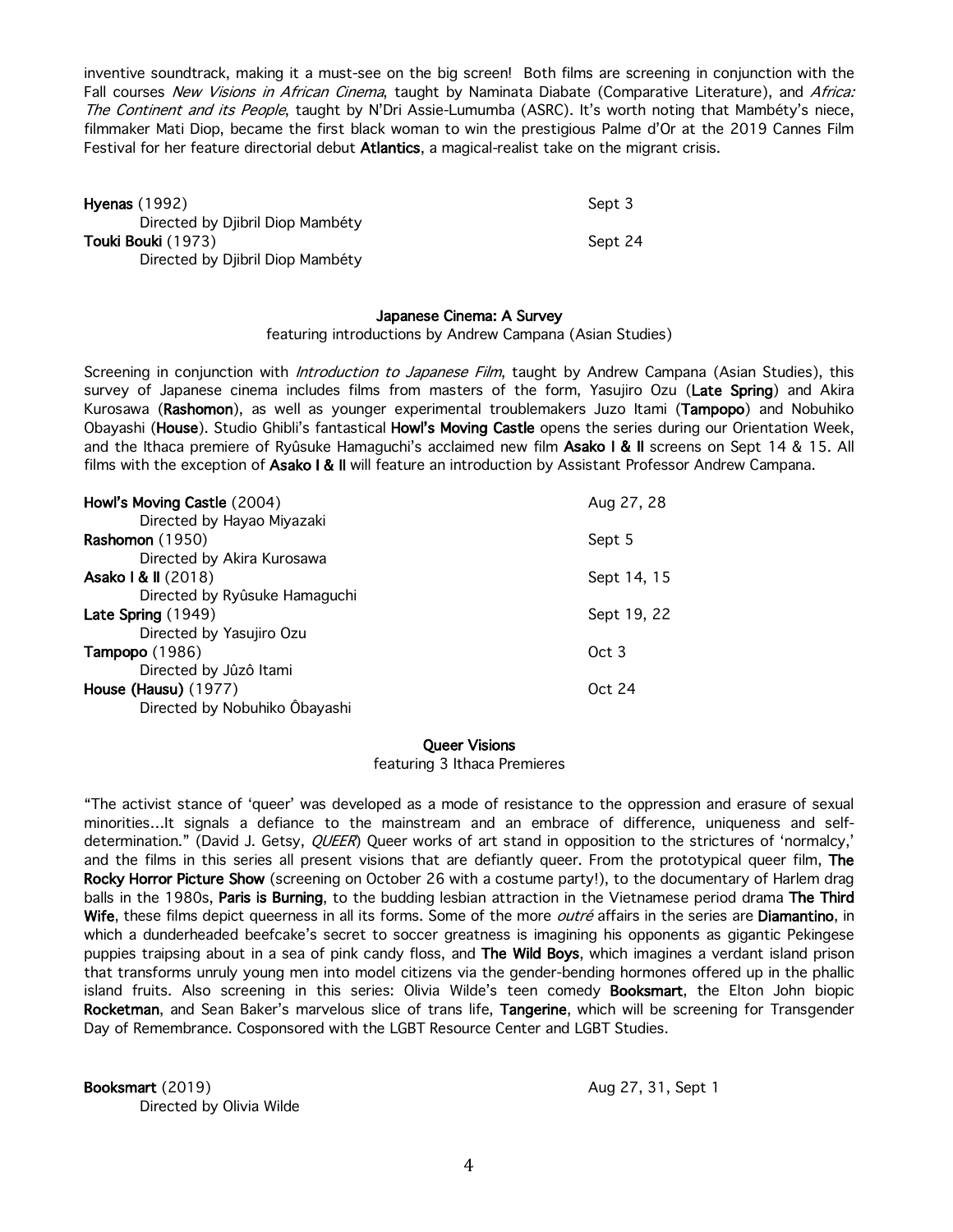| Rocketman (2019)                                           | Sept 6, 7   |
|------------------------------------------------------------|-------------|
| Directed by Dexter Fletcher                                |             |
| The Third Wife (2018)                                      | Sept 27, 29 |
| Directed by Ash Mayfair                                    |             |
| Diamantino (2019)                                          | Oct 10, 11  |
| Directed by Gabriel Abrantes, Daniel Schmidt               |             |
| The Wild Boys (2017)                                       | Oct 18, 20  |
| Directed by Bertrand Mandico                               |             |
| The Rocky Horror Picture Show (1971)                       | Oct 25, 26* |
| Directed by Jim Sharman                                    |             |
| *with costume contest & party starting at 7:15pm on Oct 26 |             |
| Paris is Burning (1990)                                    | Nov 7, 9    |
| Directed by Jennie Livingston                              |             |
| Tangerine (2015)                                           | Nov 19      |
| Directed by Sean Baker                                     |             |
|                                                            |             |

#### Foodie Films

featuring 3 Ithaca Premieres

Be sure you eat something before attending the films in this series, otherwise you may need to duck out of the theatre mid-film and head to the nearest Chinese take-out or ramen shop, as the food on screen is sure to make your mouth water! As reported in the Food section of the L.A. Times, Lulu Wang's "The Farewell has quickly become one of the summer's must-see films — making viewers laugh, cry ... and become incredibly hungry. And that's the point. Food plays a central role in The Farewell, a movie that anyone can relate to when it comes to family dynamics around the dinner table. There is an entire scene that takes place around a lazy Susan, a lavish wedding banquet spread and poignant moments in the kitchen cooking together." Food and family is a timeless combination, but some of the other films in the series offer more unusual depictions of the role food plays in people's lives around the world. Soufra, one of two documentaries in the series, tells the inspirational story of the first-ever refugee food truck, the undertaking of Mariam Shaar – a generational refugee who has spent her entire life in the Burj El Barajneh refugee camp just south of Beirut. Her work has been so successful that you can even go to the film's website to get recipes (or buy a cookbook!) for some of the delicious food seen on screen (Makrouta, Coconut Namoura, Dolmas and more!). And after watching Tazzeka, you'll want to research some of the Moroccan dishes on display in this ultimately feel-good film about a young man who dreams of becoming a chef in Paris.

| Honeyland (2019)                                | Sept 5, 8      |
|-------------------------------------------------|----------------|
| Directed by Tamara Kotevska & Ljubomir Stefanov |                |
| Ramen Shop (2018)                               | Sept 6         |
| Directed by Eric Khoo                           |                |
| <b>Soufra</b> (2017)                            | Oct 2          |
| Directed by Thomas Morgan                       |                |
| <b>Tampopo</b> (1986)                           | Oct 3          |
| Directed by Jûzô Itami                          |                |
| The Farewell (2019)                             | Oct 17, 18, 19 |
| Directed by Lulu Wang                           |                |
| Tazzeka (2018)                                  | Oct 30, 31     |
| Directed by Jean-Philippe Gaud                  |                |
|                                                 |                |

#### Art & Architecture Docs

featuring 5 Ithaca Premieres

This series of films, screening throughout the month of September, is geared toward students, practitioners, and those with an appreciation of art and architecture. It offers overviews of two art movements (Bauhaus and land art), personal explorations of three architects and their work (Martin Elsaesser (1884-1957), landscape architect Leberecht Migge (1881 -1935) & Luis Barragán (1902 – 1988)), and a look at the contemporary art practices of two artists (Cornell alum Jill Magid '95 and photographer Edward Burtynsky, who specializes in large scale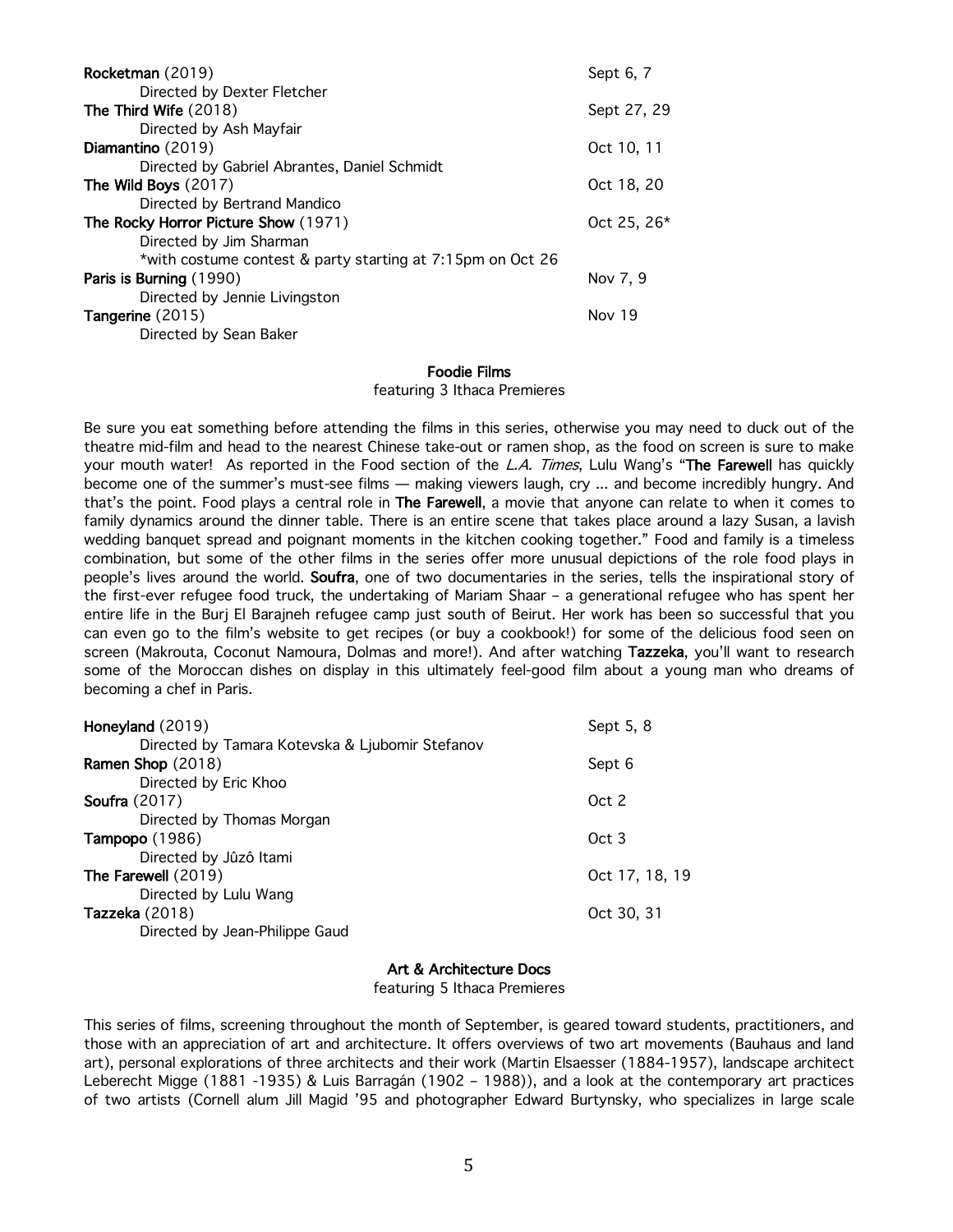photography of nature transformed through industry) and one art collective (the Native American group Postcommodity). Highlights of the series include an in-person presentation of The Sun Island by film historian/filmmaker Thomas Elsaesser, the grandson of Martin Elsaesser, Chief City Architect in Frankfurt from 1925 to 1932, who designed the Frankfurt Central Market, considered a key example of Expressionist Architecture. Jill Magid will join us for a Q & A via Skype, facilitated by Renate Ferro (Art), following a screening of her feature documentary debut, The Proposal, in which she undertakes a fascinating project with the aim of making the archives of Mexico's most famous architect, Luis Barragán, available to the public. Finally, Cristóbal Martinez, a member of Postcommodity, will give a lecture on campus on September 27 as part of the American Indian and Indigenous Studies (AIISP) Speaker Series a day after the screening of Through the Repellent Fence: A Land Art Film. The screening of Bauhaus Spirit: 100 Years of Bauhaus is cosponsored with the Dept of Architecture. Cosponsors of Thomas Elsaesser's visit are listed under the series *Energy: Quest & Consequence*.

| Bauhaus Spirit: 100 Years of Bauhaus (2018)                          | Sept 13 |
|----------------------------------------------------------------------|---------|
| Directed by Niels Bolbrinker, Thomas Tielsch                         |         |
| The Sun Island (1982) FREE                                           | Sept 18 |
| w/filmmaker Thomas Elsaesser in person                               |         |
| The Proposal $(2016)$                                                | Sept 19 |
| w/filmmaker Jill Magid '95 via Skype                                 |         |
| Anthropocene: The Human Epoch (2019)                                 | Sept 25 |
| Directed by Jennifer Baichwal, Nicholas de Pencier, Edward Burtynsky |         |
| Through the Repellent Fence: A Land Art Film (2017)                  | Sept 26 |
| Directed by Sam Wainwright Douglas                                   |         |

#### Cinematic Cities

In conjunction with the course Cinematic Cities being taught by Patricia Keller (Comparative Literature/Romance Studies) and Cecelia Lawless (Romance Studies), Cornell Cinema presents a selection of films exploring three cities - Rome, Havana, and Los Angeles - in addition to a special showing of Fritz Lang's dystopian epic, Metropolis, with live accompaniment by the Alloy Orchestra. According to the course description, from the earliest days of silent cinema, a rich tradition of what are called "city films," combining technological innovation with the exploration of specific urban spaces, was born. Students in the class will learn how to think about the possibilities and limits of cinema as a way of "knowing" a city and its cultures, including linguistic cultures. The focus will be on the relationship between the cinema and the development of urban centers. Another highlight of the series, in addition to the Metropolis event, is a screening of a new 4K digital restoration of Mikhail Kalatozov's masterpiece, I Am Cuba. The newly restored film is "even more ravishing and surreal — the improved visuals and the single-language soundtrack allow viewers to experience the film's extraordinary cinematography, sound editing, and narrative power. Started only a week after the Cuban missile crisis, I am Cuba was designed to be Cuba's answer to both Sergei Eisenstein's propaganda masterpiece, Potemkin and Jean-Luc Godard's freewheeling romance, **Breathless**. But I Am Cuba turned out to be something quite unique  $-$  a wildly schizophrenic celebration of Communist iconography, mixing Slavic solemnity with Latin sensuality. The plot, or rather plots, feverishly explore the seductive, decadent (and marvelously photogenic) world of Batista's Cuba deliriously juxtaposing images of rich Americans and bikini-clad beauties sipping cocktails poolside with scenes of ramshackle slums filled with hungry children and gaunt old people. Using wide-angle lenses that distort and magnify, and filters that transform palm trees into giant white feathers, cinematographer Sergei Urusevsky's acrobatic camera achieves wild gravity-defying angles as it glides effortlessly through long continuous shots. But I Am Cuba is not just a catalog of bravura technique — it also succeeds in exploring the innermost feelings of the characters and their often-desperate situations. It will change your view of cinema forever!" (Milestone Films)

| Bicycle Thieves (1948)                                                               | Oct 16   |
|--------------------------------------------------------------------------------------|----------|
| Directed by Vittorio De Sica<br>La Dolce Vita (1961)<br>Directed by Federico Fellini | Oct $22$ |
| I am Cuba $(1964)$<br>Directed by Mikhail Kalatozov                                  | Nov $5$  |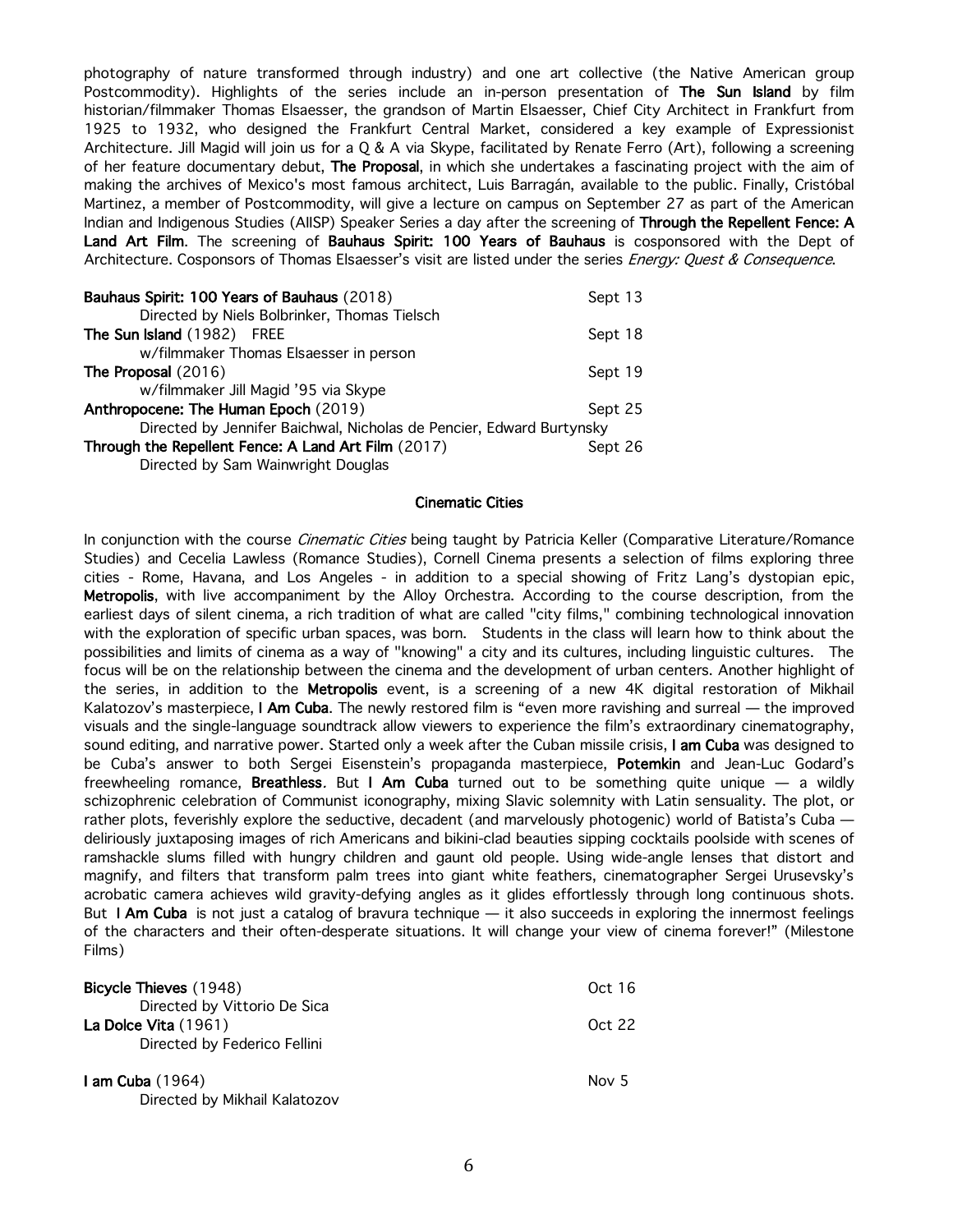| Metropolis (1927)                            | Nov 8  |
|----------------------------------------------|--------|
| Directed by Fritz Lang                       |        |
| w/ live accompaniment by The Alloy Orchestra |        |
| Killer of Sheep (1978)                       | Nov 12 |
| Directed by Charles Burnett                  |        |
| <b>Tangerine</b> $(2015)$                    | Nov 19 |
| Directed by Sean Baker                       |        |

#### Cornell Alums Make Movies

featuring an inspirational portrait of late author Toni Morrison, M.A. '55

Cornell Cinema offers another installment of its periodic and popular showcase of films whose making involved a Cornell alumnus either working behind the camera in some capacity or in front of it as a subject of the film, and this semester's slate is particularly robust. First up is Heather Mackey, who earned her BS in Ecology and Evolutionary Biology from Cornell in 2010, and is one of the adventurers/researchers in The River and the Wall about the borderlands between Texas and Mexico. One of the producers of Spider-Man: Into the Spider-Verse. which won the recent Oscar for Best Animated Feature, was Christine Steinberg '88, who may offer a prerecorded introduction to the film on August 30. Then bask in the presence of the late, award-winning author Toni Morrison, M.A. '55, by watching the new documentary Toni Morrison: The Pieces I Am. Artist Jill Magid '95 is both the onscreen protagonist and the director of her feature documentary debut, The Proposal, about her efforts to gain access to the archive of famed Mexican architect Barragán, and she'll join us via Skype for a postscreening discussion. For All Mankind, "the gold standard for NASA documentaries" (NY Times), being shown in honor of the 50<sup>th</sup> anniversary of the moon landing, has two Cornell alums among its producers: David Leitner '76 (co-producer) & Jonathan Turell '81 (associate producer). Lori Balton '81, considered one of the best location scouts in the business, scouted L.A. locations for P.T. Anderson's There Will Be Blood and Quentin Tarantino's latest. The series closes out with The Kitchen, written and directed by Andrea Berloff '95, who was nominated for a screenwriting Oscar for Straight Outta Compton. Schedule-permitting, Andrea will join us on November 15 to discuss her feature directorial debut. And even though we didn't list Captain Marvel in the series, it's well worth noting that Cornell linguistics doctoral students Ryan Hearn and Joseph Rhyne created the alien language Torfan used in the film, which will screen on August 30!

| The River and the Wall (2018)                             | Aug 29         |
|-----------------------------------------------------------|----------------|
| Directed by Ben Masters                                   |                |
| Spider-Man: Into the Spider-Verse (2018)                  | Aug 30         |
| Directed by Bob Persichetti, Peter Ramsey, Rodney Rothman |                |
| Toni Morrison: The Pieces I Am (2010)                     | Sept 12, 15    |
| Directed by Timothy Greenfield-Sande                      |                |
| The Proposal (2016)                                       | Sept 19        |
| With filmmaker Jill Magid '95 via Skype                   |                |
| For All Mankind (1953)                                    | Sept 26, 28    |
| Directed by Al Reinert                                    |                |
| There Will Be Blood (2007)                                | Nov 7          |
| Directed by Paul Thomas Anderson                          |                |
| Once Upon a Timein Hollywood (2019)                       | Nov 14, 16, 17 |
| Directed by Quentin Tarantino                             |                |
| The Kitchen (2019)                                        | <b>Nov 15</b>  |
| w/filmmaker Andrea Berloff '95 in person                  |                |
|                                                           |                |

## Francophone Film Festival

featuring multiple faculty introductions, a panel discussion, a reception, live music events and more!

For the second consecutive year, Cornell Cinema teams up with the Department of Romance Studies to present a Francophone Film Festival, made possible, in part, by a grant from the Tournées Film Festival\* that covers the cost of presenting six of the films in the series. The Festival would not be possible without the enthusiastic involvement of French language lecturer and film specialist, Claire Ménard, who along with other faculty and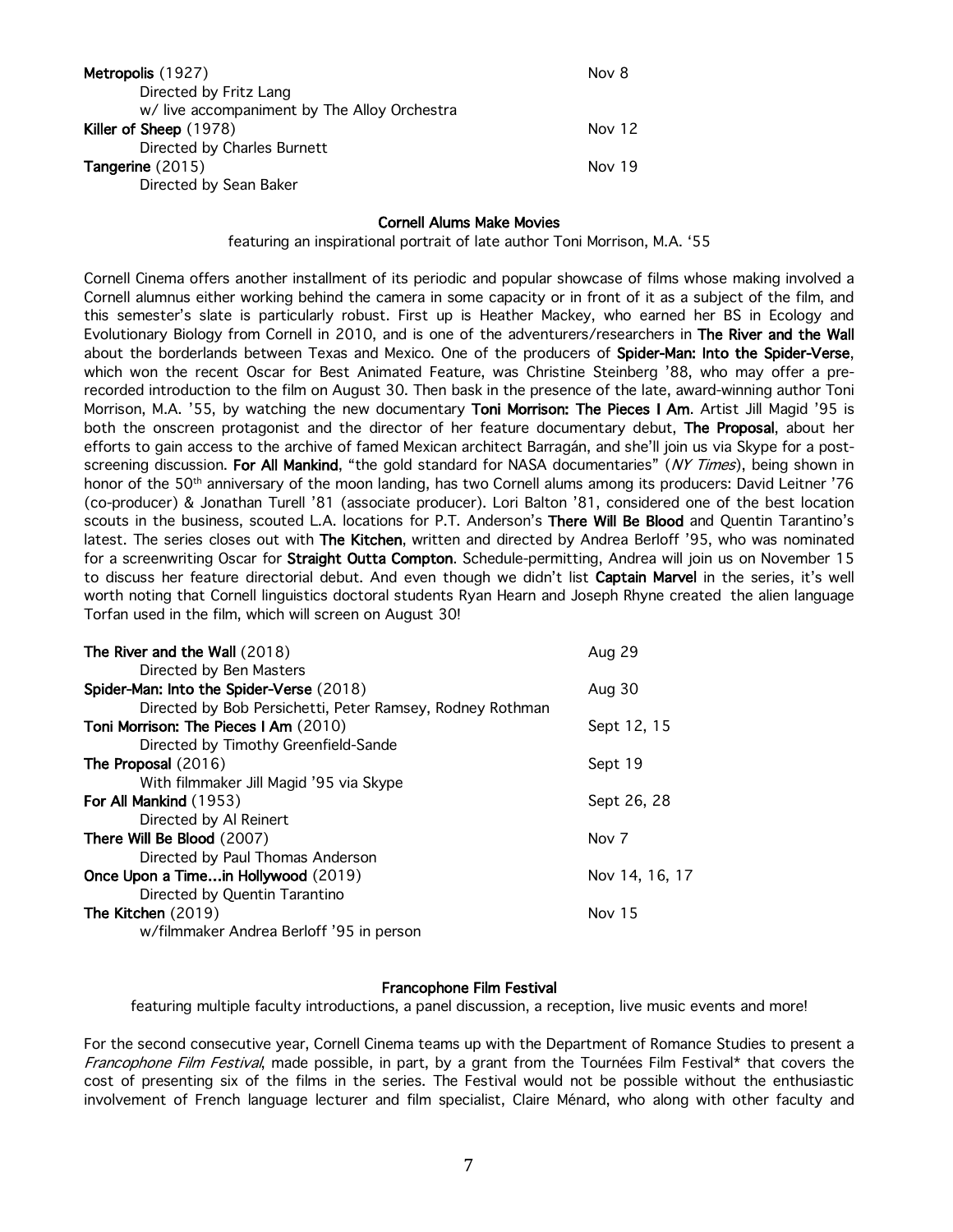graduate students in Romance Studies, will be introducing nearly all of the screenings, which will be attended by students from a variety of French language & culture courses. The Festival also includes a screening of Mariannes noires, that will be presented by filmmaker Mame-Fatou Niang on October 17 and be preceded by a panel discussion and reception, all free, courtesy of the French Studies Program. The documentary features seven Afro-French women who investigate the pieces of their mosaic identities and unravel what it means to be French.

\*Tournées Film Festival is made possible with the support of the Cultural Services of the French Embassy in the U.S., the Centre National du Cinéma et de l'Image Animée (CNC), the French American Cultural Fund, Florence Gould Foundation and Highbrow Entertainment.

| Chez Jolie Coiffure (2019)                           | Oct 16        |
|------------------------------------------------------|---------------|
| Directed by Rosine Mbakam                            |               |
| Mariannes noires (2016)FREE                          | Oct 17        |
| Directed by Mame-Fatou Niang, Kaytie Nielsen         |               |
| w/filmmaker Mame-Fatou Niang in person               |               |
| The Wild Boys $*(2017)$                              | Oct 18, 20    |
| Directed by Bertrand Mandico                         |               |
| High Life $*(2018)$                                  | Oct 19        |
| Directed by Claire Denis                             |               |
| Memoir of War $*$ (2018)                             | Oct 21, 23    |
| Directed by Emmanuel Finkiel                         |               |
| Peppermint Soda* (1977)                              | Oct 25, 27    |
| Directed by Diane Kurys                              |               |
| The Hunchback of Notre Dame (1923)                   | Oct 29        |
| Directed by Wallace Worsley                          |               |
| w/ live accompaniment by Denis James                 |               |
| <b>Tazzeka</b> (2018)                                | Oct 30, 31    |
| Directed by Jean-Philippe Gaud                       |               |
| <b>Funan</b> (2019)                                  | Oct 31, Nov 1 |
| Directed by Denis Do                                 |               |
| Gallery of Monsters (1924)                           | Nov 9         |
| Directed by Jaque Catelain                           |               |
| w/live accompaniment by The Alloy Orchestra          |               |
| Shoah: Four Sisters* (2018)                          | <b>Nov 10</b> |
| Directed by Claude Lanzmann                          |               |
| *Films supported by the Tournées Film Festival grant |               |

## Energy: Quest & Consequence

featuring Academy Award-winning documentary maker Cynthia Wade w/Grit

Inspired by the Society for the Humanities' '19-'20 theme of "Energy," Cornell Cinema has grouped a varied selection of films that explore different historical periods and humankind's quest for sources of energy during those times. The series begins with film historian and director Thomas Elsaesser's personal essay film The Sun Island that's set in Germany between the wars (1927-1935) and during WWII, and includes surprising information about the origins of the green movement - about recycling, sustainability, and living off the grid – before these ideas had been properly invented. Anthropocene: The Human Epoch, from the makers of Manufactured Landscapes, explores the consequences of working in the opposite direction, resulting in humanity's massive reengineering of the planet. The film is being screened throughout the country on September 25 to coincide with the U.N. Climate Summit in New York. The documentary Grit, which will be presented by Oscar-winning director Cynthia Wade, focuses on just one example of this reengineering, offering a lyrical exploration of the ongoing ramifications of a mudflow disaster, caused by natural gas drilling, that wiped out 16 villages in East Java, Indonesia in 2006. Set during the turn-of-the-century, There Will Be Blood tells an epic American capitalist story about the life of an uncompromising oilman played by Daniel Day-Lewis, in an Oscar-winning performance. The program Malena Szlam: Inexistent Time, which will be presented by experimental Chilean filmmaker Malena Szlam, includes the short film Altiplano, that takes place within a geological universe of ancestral salt flats, volcanic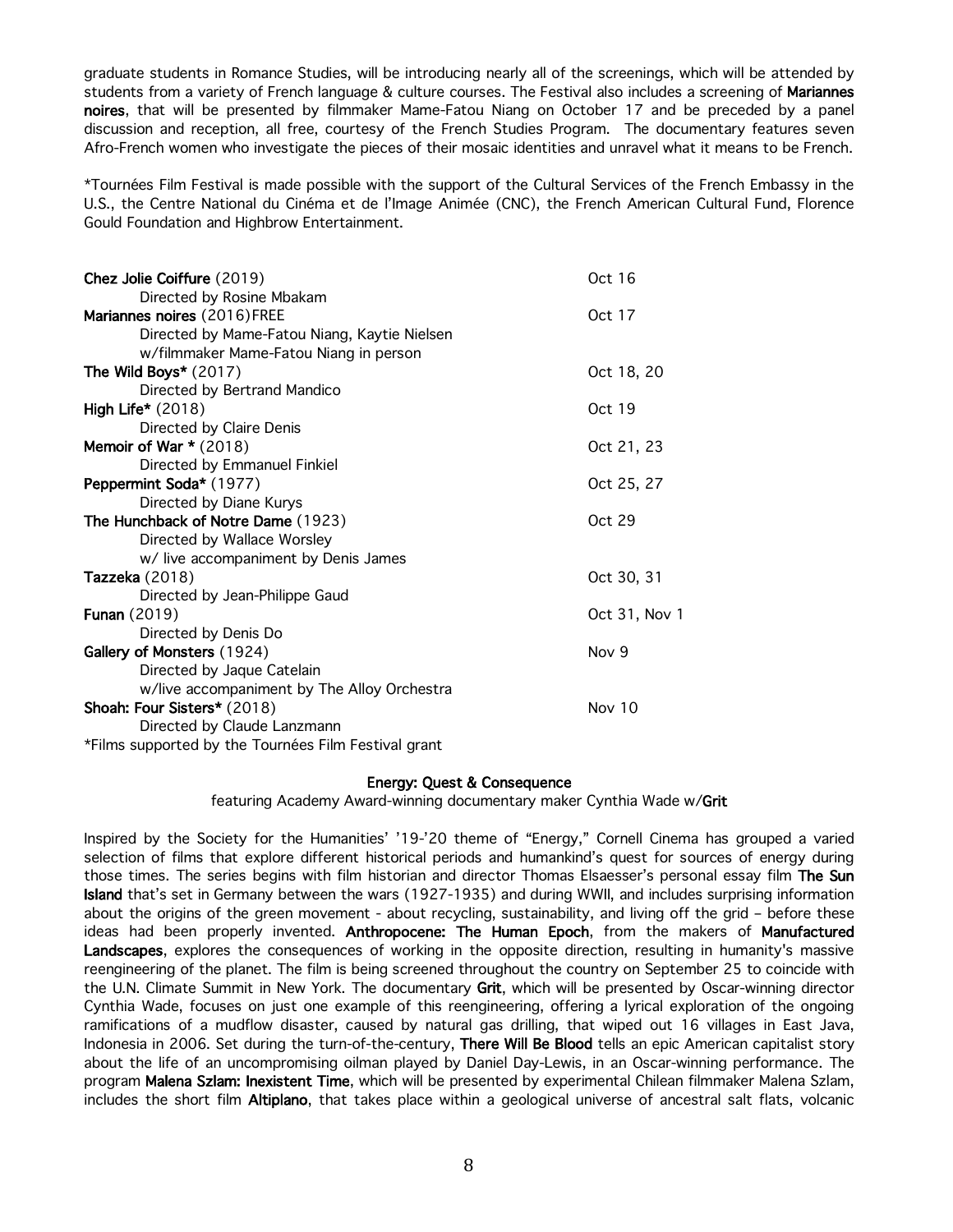deserts, and coloured lakes. Filmed in the Andean Mountains in the traditional lands of the Atacameño, Aymara and Calchaquí-Diaguita in Northern Chile and Northwest Argentina, this landscape film is located at the heart of a natural ecosystem threatened by a century of saltpeter and nitrate mining practices and recent geothermic exploitation, and reveals an ancient land standing witness to all that is, was and will be. The series is cosponsored with the Society for the Humanities. Thomas Elsaesser's visit is additionally cosponsored by the Departments of German Studies & PMA, Cornell Media Studies, and the Institute for German Cultural Studies. Cynthia Wade's visit is additionally cosponsored by the Southeast Asia Program and PMA, and Malena Szlam's by the Cornell Council for the Arts.

| The Sun Island (1982) - FREE                                         | Sept 18       |
|----------------------------------------------------------------------|---------------|
| w/filmmaker Thomas Elsaesser in person                               |               |
| Anthropocene: The Human Epoch (2019)                                 | Sept 25       |
| Directed by Jennifer Baichwal, Nicholas de Pencier, Edward Burtynsky |               |
| Grit (2018)                                                          | Oct 9         |
| w/filmmaker Cynthia Wade in person                                   |               |
| There Will Be Blood (2007)                                           | Nov 7         |
| Directed by Paul Thomas Anderson                                     |               |
| Malena Szlam: Inexistent Time (2008-2018)                            | <b>Nov 20</b> |
| w/filmmaker Malena Szlam in person                                   |               |

#### Recent Digital Restorations

featuring Sergei Bondarchuk's epic masterpiece War and Peace w/discussion & reception

Cornell Cinema presents a semester-long series of recent digital restorations, beginning with Djibril Diop Mambéty's Hyenas. In most all cases, "restoration" means going back to original film elements, scanning them, and digitally repairing the image by removing scratches and tears, dust/dirt, and color correcting for modern digital projection. The line-up includes a sparkling new restoration of I am Cuba, Diane Kurys's French coming-ofage film Peppermint Soda, and Sergei Bondarchuk's budget-busting epic masterpiece War and Peace (screening in four parts that can be viewed in one day, November 3, or over the course of 3-4 days). The latter is screening in conjunction with Olga Litvak's (History) seminar Tolstoy: History and Counter-Culture, and she is organizing an informal public discussion and reception, which will take place on November 6, sponsored by the Dept of History. The film was awarded the 1966 Oscar for Best Foreign Language Film. Documentaries too have received renewed attention from digital restoration: landmark drag ball documentary Paris is Burning, and For All Mankind, shown in honor of the 50th anniversary of the moon landing. The series ends with the Alloy Orchestra's return to Cornell Cinema, when they perform live music and foley to the French film, Gallery of Monsters, a fascinating rediscovered silent film about love, danger, and the circus, with art direction by Marcel L'Herbier (L'Inhumaine).

| Hyenas $(1992)$                                   | Sept 3           |
|---------------------------------------------------|------------------|
| Directed by Djibril Diop Mambéty                  |                  |
| For All Mankind (1953)                            | Sept 26, 28      |
| Directed by Al Reinert                            |                  |
| War and Peace: Chapter I, Andrei Bolkonsky (1966) | Oct 20, Nov 3    |
| Directed by Sergei Bondarchuk                     |                  |
| War and Peace: Chapter II, Natasha Rostova (1966) | Oct 27, Nov 3    |
| Directed by Sergei Bondarchuk                     |                  |
| War and Peace: Chapter III, The Year 1812 (1966)  | Nov 3            |
| Directed by Sergei Bondarchuk                     |                  |
| War and Peace: Chapter IV, Pierre Bezukhov(1966)  | Nov 3, 6         |
| Directed by Sergei Bondarchuk                     |                  |
| Peppermint Soda (1977)                            | Oct 25, 27       |
| Directed by Diane Kurys                           |                  |
| I am Cuba $(1964)$                                | Nov <sub>5</sub> |
| Directed by Mikhail Kalatozov                     |                  |
| Paris is Burning (1990)                           | Nov 7, 9         |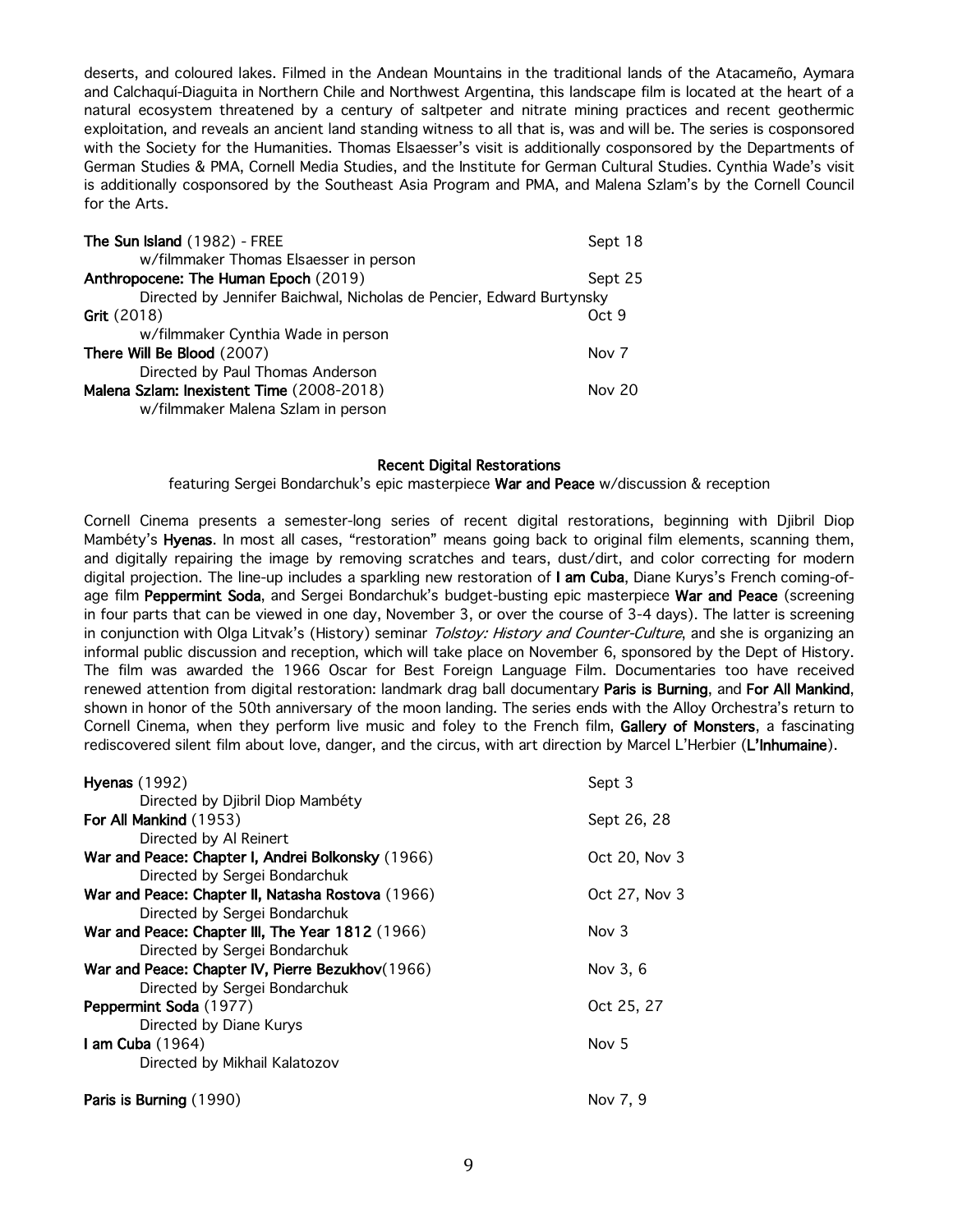Directed by Jennie Livingston Gallery of Monsters (1924) Nov 9 Directed by Jaque Catelain w/live accompaniment by The Alloy Orchestra

#### Contemporary World Cinema

featuring 12 Ithaca Premieres

Cornell Cinema regularly premieres new international films from the film festival circuit that otherwise wouldn't screen in Ithaca, and this Fall is no exception, with films from Argentina, Bulgaria, Cambodia, Chile, China, Germany, Hungary, Japan, Morocco, North Macedonia, Singapore, Spain, Thailand and Vietnam (with even more showing as part of the Francophone Film Festival. Some of the films are by established directors like Eric Khoo, Jia Zhangke and Christian Petzold, while others are feature debuts by up-and-coming filmmakers, like Ash Mayfair and Phuttiphong Aroonpheng. Many of the films were selections of some of most prestigious film festivals in the world, and several won awards at those festivals. Honeyland (the only documentary in the series), about ancient beekeeping practices in North Macedonia, was the most awarded film at the 2019 Sundance Film Festival, and Ága, about a couple living in remote Siberia, was selected as the closing night film at the Berlin International Film Festival. The Chilean film Too Late to Die Young, from the producers of Call Me By Your Name, won the Best Director prize at the 2018 Locarno Film Festival. China's Ash is Purest White and Japan's Asako I & II were both selections of the 2018 New York Film Festival. But festivals and awards aside, international films offer a unique opportunity for viewers to immerse themselves in the history, traditions, psyches, contemporary concerns and languages of other cultures, revealed in powerful stories, and frequently presented with stunning cinematography. Both The Third Wife and Manta Ray are being presented in conjunction Arnika Fuhrmann's (Asian Studies) courses Introduction to Southeast Asia and Gender and Sexuality in Southeast Asian Cinema.

| The Citizen (2017)                              | Sept 4        |
|-------------------------------------------------|---------------|
| Directed by Roland Vranik                       |               |
| Honeyland (2019)                                | Sept 5, 8     |
| Directed by Tamara Kotevska & Ljubomir Stefanov |               |
| Ramen Shop (2018)                               | Sept 6        |
| Directed by Eric Khoo                           |               |
| Ash is Purest White (2018)                      | Sept 7, 8     |
| Directed by Zhangke Jia                         |               |
| <b>Asako   &amp;   </b> (2018)                  | Sept 14, 15   |
| Directed by Ryûsuke Hamaguchi                   |               |
| <b>Styx</b> (2018)                              | Sept 20       |
| Directed by Wolfgang Fischer                    |               |
| Too Late to Die Young (2018)                    | Sept 21, 22   |
| Directed by Dominga Sotomayor                   |               |
| The Third Wife (2018)                           | Sept 27, 29   |
| Directed by Ash Mayfair                         |               |
| Ága (2018)                                      | Oct 4, 6      |
| Directed by Milko Lazarov                       |               |
| <b>Transit</b> (2018)                           | Oct 6         |
| Directed by Christian Petzold                   |               |
| <b>Rojo</b> (2019)                              | Oct 8, 11     |
| Directed by Benjamin Naishtat                   |               |
| Diamantino (2019)                               | Oct 10, 11    |
| Directed by Gabriel Abrantes, Daniel Schmidt    |               |
| Tazzeka (2018)                                  | Oct 30, 31    |
| Directed by Jean-Philippe Gaud                  |               |
| <b>Funan</b> (2019)                             | Oct 31, Nov 1 |
| Directed by Denis Do                            |               |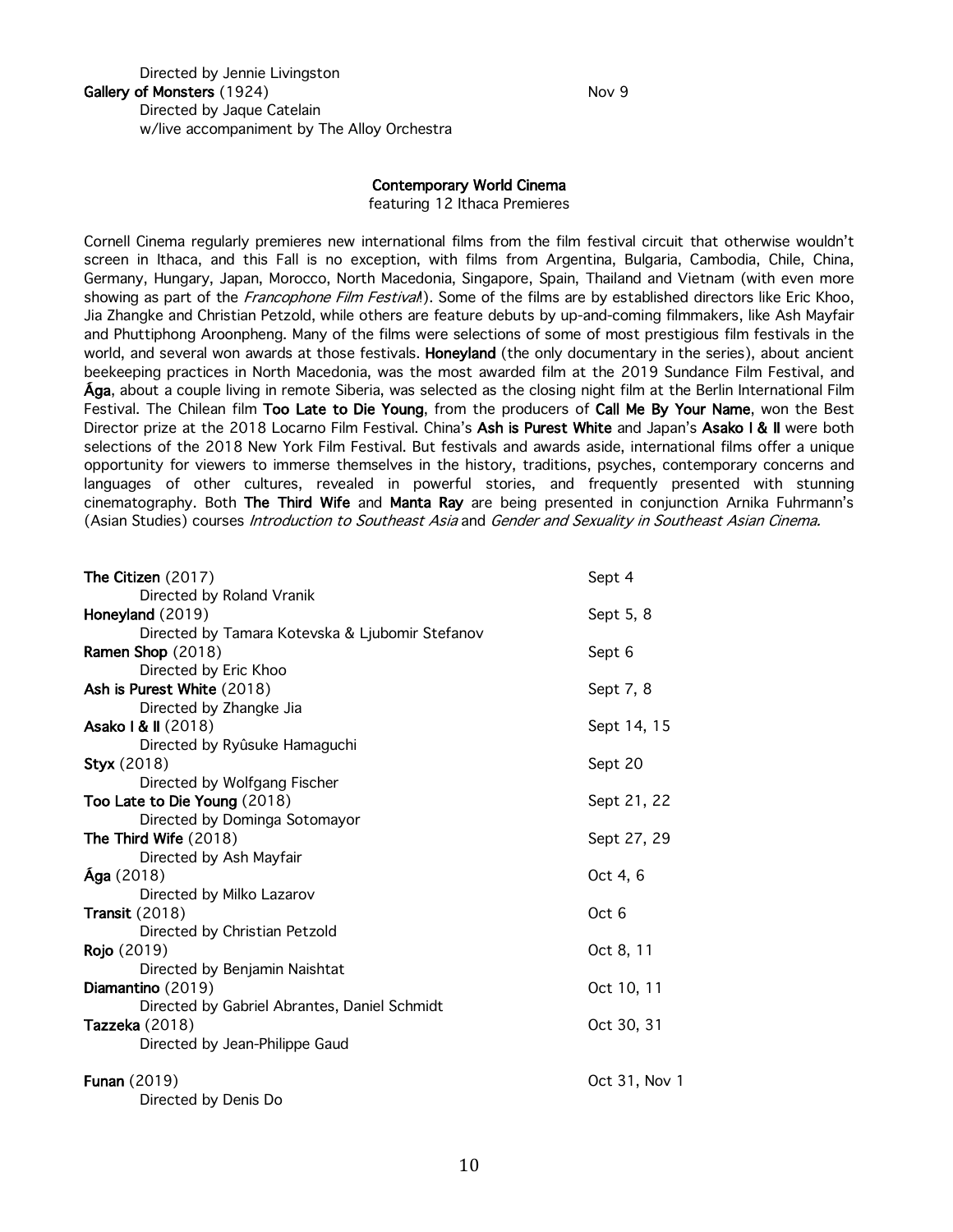## Cine con Cultura Latin@ American Film Festival

featuring Cuban filmmaker Miguel Coyula in person

Cornell Cinema collaborates once again with Ithaca's Cine con Cultura Film Festival, an annual event that brings Latin American and Latin@ films to the Ithaca area to commemorate Latin@ Heritage Month. It is organized by Cultura Ithaca! and hosts screenings at Cinemapolis, Ithaca College, and Cornell. Highlights at Cornell include a visit by Cuban filmmaker Miguel Coyula (Memories of Overdevelopment), who will present his documentary Nadie (Nobody), the story of Rafael Alcides, the once celebrated writer of the Cuban revolution, who is now disillusioned and nearly forgotten. Coyula has created a pop-culture collage combining clips from old movies, photographs, and imaginary conversations, all held together by the magnetic personality of raconteur Alcides. Two feature films also premiere: Too Late to Die Young offers a languid portrait of three youths and their families living on a commune in the first summer of democracy's return to Chile (1990), and Rojo, a noir-like thriller, that lays bare the complacency and corruption of pre-coup Argentina. Cornell Cinema's screenings are cosponsored by the Latin American Studies Program. Learn more about the Cine con Cultura Festival at facebook.com/Cineconcultura.

| Sept 17     |
|-------------|
|             |
| Sept 19     |
|             |
| Sept 21, 22 |
|             |
| Sept 26     |
|             |
| Oct 3       |
|             |
| Oct 8, 11   |
|             |
|             |

## Visiting Filmmakers

featuring 11 in-person presentations

Cornell Cinema regularly hosts visiting filmmakers whose presence illuminates their work and offers audience members the opportunity to engage directly with them, and this Fall's slate of visitors is particularly dynamic and diverse. Several of the guests are being brought to campus by sponsoring programs and departments, like Indian filmmakers Swati Dandekar and Anand Patwardhan, whose visits are sponsored by the South Asia Program. Dandekar will present her documentary True Blue (Neeli Raag), about the history of the natural dye indigo, and Patwardhan will present Reason, his epic examination of Indian society in which secular rationalists attempt to stem the rising tide of religious and nationalist fundamentalism. The Jewish Studies & American Indian and Indigenous Studies Programs team up to sponsor a visit by Marc Halberstadt, who will present Cowjews and Indians, a provocative, even wacky, documentary, in which he relates Jewish land claims with Native American land claims. All of these programs will be offered for free. Ithaca native and Ithaca College alum Zia Anger will present My First Film, an unusual multimedia performance using real-time text, spontaneous Google searches & AirDrops to explore Anger's past work & how an artist relates to their audience. (Special ticket prices will apply.) Experimental animator Kelly Sears will present a program of her short films in which she transforms an array of source materials via cutting out and collaging to tell alternate histories about our social and political legacies. Her source materials include first aid handbooks, chronicles of space exploration, presidential and military newsreels, aerobic and yoga guides, high school yearbooks, and disaster survival guidebooks. Anger's visit is cosponsored with the Cornell Council for the Arts, the Media Studies Program and the School of Communications at Ithaca College. Kelly Sears' visit as well as Malena Szlam's are cosponsored with the Cornell Council for the Arts.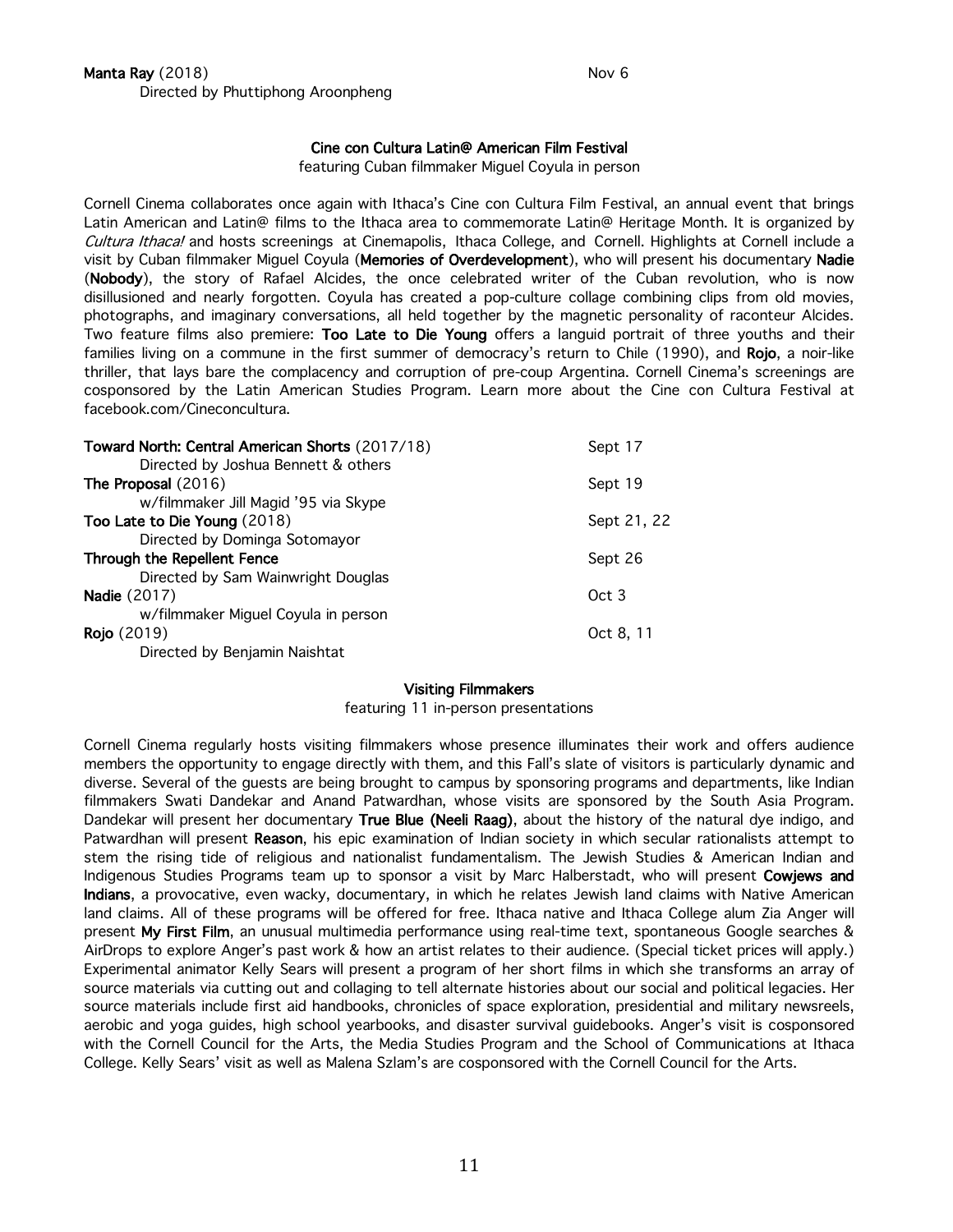| True Blue (Neeli Raag) (2018) FREE                         | Sept 9        |
|------------------------------------------------------------|---------------|
| w/filmmaker Swati Dandekar in person                       |               |
| Cowjews and Indians (2013)<br><b>FREE</b>                  | Sept 10       |
| w/filmmaker Marc Halberstadt in person                     |               |
| The Sun Island $(2017)$<br><b>FREE</b>                     | Sept 18       |
| w/filmmaker Thomas Elsaesser in person                     |               |
| The Proposal (2016)                                        | Sept 19       |
| w/filmmaker Jill Magid '95 via Skype                       |               |
| <b>Nadie</b> (2017)                                        | Oct 3         |
| w/filmmaker Miguel Coyula in person                        |               |
| Grit $(2018)$                                              | Oct 9         |
| w/filmmaker Cynthia Wade in person                         |               |
| My First Film (2018) Special ticket prices                 | Oct 10        |
| w/filmmaker Zia Anger in person                            |               |
| Mariannes noires (2016)<br><b>FREE</b>                     | Oct 17        |
| Directed by Mame-Fatou Niang, Kaytie Nielsen               |               |
| w/filmmaker Mame-Fatou Niang in person                     |               |
| Alternate Histories with Experimental Animator Kelly Sears | Oct 24        |
| With filmmaker Kelly Sears in person                       |               |
| Reason $(2018)$<br><b>FRFF</b>                             | Oct 28        |
| w/filmmaker Anand Patwardhan in person                     |               |
| The Kitchen $(2019)$                                       | <b>Nov 15</b> |
| w/filmmaker Andrea Berloff '95 in person                   |               |
| Malena Szlam: Inexistent Time (2008-2018)                  | Nov 20        |
| w/filmmaker Malena Szlam in person                         |               |

## BBC Culture's Best in World Cinema

a small selection

Cornell Cinema regularly includes classic Hollywood and foreign language films in its programming, and considers them essential viewing as part of its educational mission. All of the titles listed here are screening as part of other series, but we thought it was worth grouping them here, as all recently appeared on BBC Culture's 100 greatest foreign-language films. BBC Culture undertook the task of assembling the list in the Fall of 2018, polling 209 film critics from 43 countries, speaking 41 languages, "to salute the extraordinary diversity and richness of films from all around the world" and to determine a consensus top 100 foreign-language films. The resulting list of 100 films is comprised of titles made by 67 different directors, from 24 countries, and in 19 languages. All of the films assembled here can be found somewhere on the list, including the #2 film, Bicycle Thieves! Two Japanese films from the list, Akira Kurosawa's Rashomon (#4), as well as Yasujiro Ozu's Late Spring (#53), will also be shown. Both screenings will feature introductions by Andrew Campana (Asian Studies), a newly-hired faculty member teaching a survey course on Japanese Cinema (see our Japanese Cinema: A Survey series for more!). Other films from the BBC list include Federico Fellini's Rome-set La Dolce Vita (#10) and the Senegalese new wave masterpiece Touki Bouki (#62). Fritz Lang's Metropolis (#16), featuring live musical accompaniment by the Alloy Orchestra, will end the series on November 8.

| Rashomon (1950)                  | Sept 5      |
|----------------------------------|-------------|
| Directed by Akira Kurosawa       |             |
| Late Spring (1949)               | Sept 19, 22 |
| Directed by Yasujiro Ozu         |             |
| Touki Bouki (1973)               | Sept 24     |
| Directed by Djibril Diop Mambéty |             |
| Bicycle Thieves (1948)           | Oct 16      |
| Directed by Vittorio De Sica     |             |
| La Dolce Vita (1961)             | Oct22       |
| Directed by Federico Fellini     |             |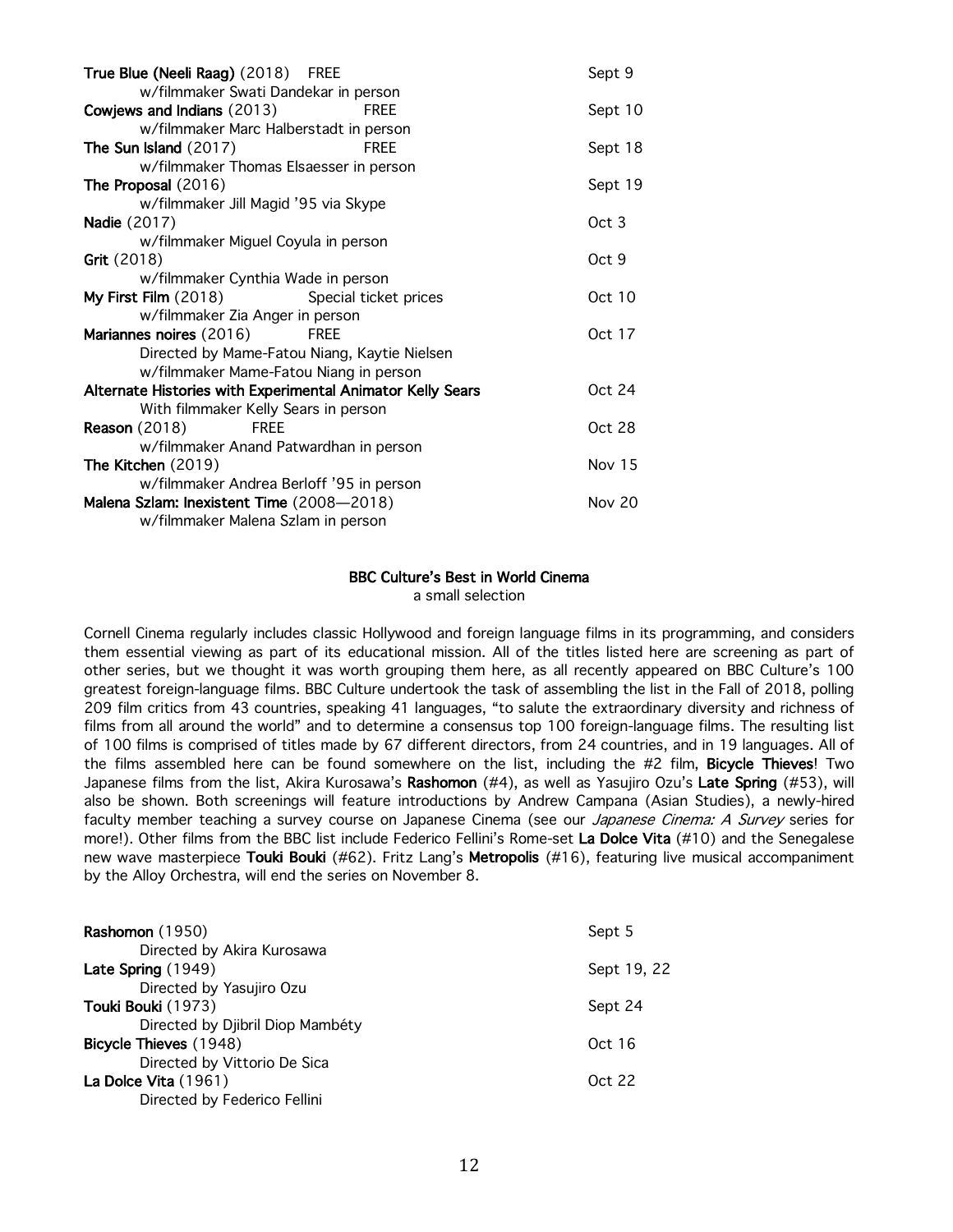Metropolis (1927) Nov 8 Directed by Fritz Lang w/live accompaniment by The Alloy Orchestra

### IthaKid Film Festival

Saturdays at 2pm

This semi-annual festival – presented in a shortened version this semester - features high quality children's programs on Saturdays at 2pm in the beautiful Willard Straight Theatre, offered for just \$5 adults/\$4 kids 12 & younger. The first film, Missing Link, is from Laika Animation Studios, best known for its stop-motion feature films Coraline, ParaNorman and Kubo and the Two Strings. Next up is NYICFF Kid Flicks, twelve short films brimming with fun and clever stories of growth and transformation, presented in partnership with the New York International Children's Film Festival. The third and final film is the wonderful Disney nature film Penguins, a coming-of-age story about an Adélie penguin named Steve living in the icy Antarctic. For info on age appropriateness, visit Cornell Cinema's website or commonsensemedia.org. Cosponsored with the Ithaca Youth Bureau.

| Missing Link $(2019)$                                       | Nov 2  |
|-------------------------------------------------------------|--------|
| Directed by Chris Butler                                    |        |
| <b>Kid Flicks</b> (2017/18)                                 | Nov 9  |
| Directed by various                                         |        |
| Penguins (2019)                                             | Nov 16 |
| Directed by Alastair Fothergill, Cyrill Geshev, Jeff Wilson |        |

### Weekend Favorites

featuring two pre-Halloween screenings of

The Rocky Horror Picture Show (the second proceeded by a party!)

| Booksmart (2019)                                           | Aug 27, 31, Sept 1 |
|------------------------------------------------------------|--------------------|
| Directed by Olivia Wilde                                   |                    |
| $Us$ (2019)                                                | Aug 29, 31         |
| Directed by Jordan Peele                                   |                    |
| Spider-Man: Into the Spider-Verse (2018) in 3D!            | Aug 30             |
| Directed by Bob Persichetti, Peter Ramsey, Rodney Rothman  |                    |
| Captain Marvel (2019)                                      | Aug 30             |
| Directed by Anna Boden, Ryan Fleck                         |                    |
| Rocketman (2019)                                           | Sept 6, 7          |
| Directed by Dexter Fletcher                                |                    |
| The Dead Don't Die (2019)                                  | Sept 12, 13, 14    |
| Directed by Jim Jarmusch                                   |                    |
| Yesterday (2019)                                           | Sept 20, 21        |
| Directed by Danny Boyle                                    |                    |
| Midsommar (2019)                                           | Sept 27, 28, 29    |
| Directed by Ari Aster                                      |                    |
| Toy Story 4 (2019)                                         | Oct 4, 5           |
| Directed by Josh Cooley                                    |                    |
| <b>The Farewell</b> (2019)                                 | Oct 17, 18, 19     |
| Directed by Lulu Wang                                      |                    |
| The Rocky Horror Picture Show (1971)                       | Oct 25, 26*        |
| Directed by Jim Sharman                                    |                    |
| *with costume contest & party starting at 7:15pm on Oct 26 |                    |
|                                                            |                    |
|                                                            |                    |

Blinded by the Light (2019) Nov 1, 2 Directed by Gurinder Chadha